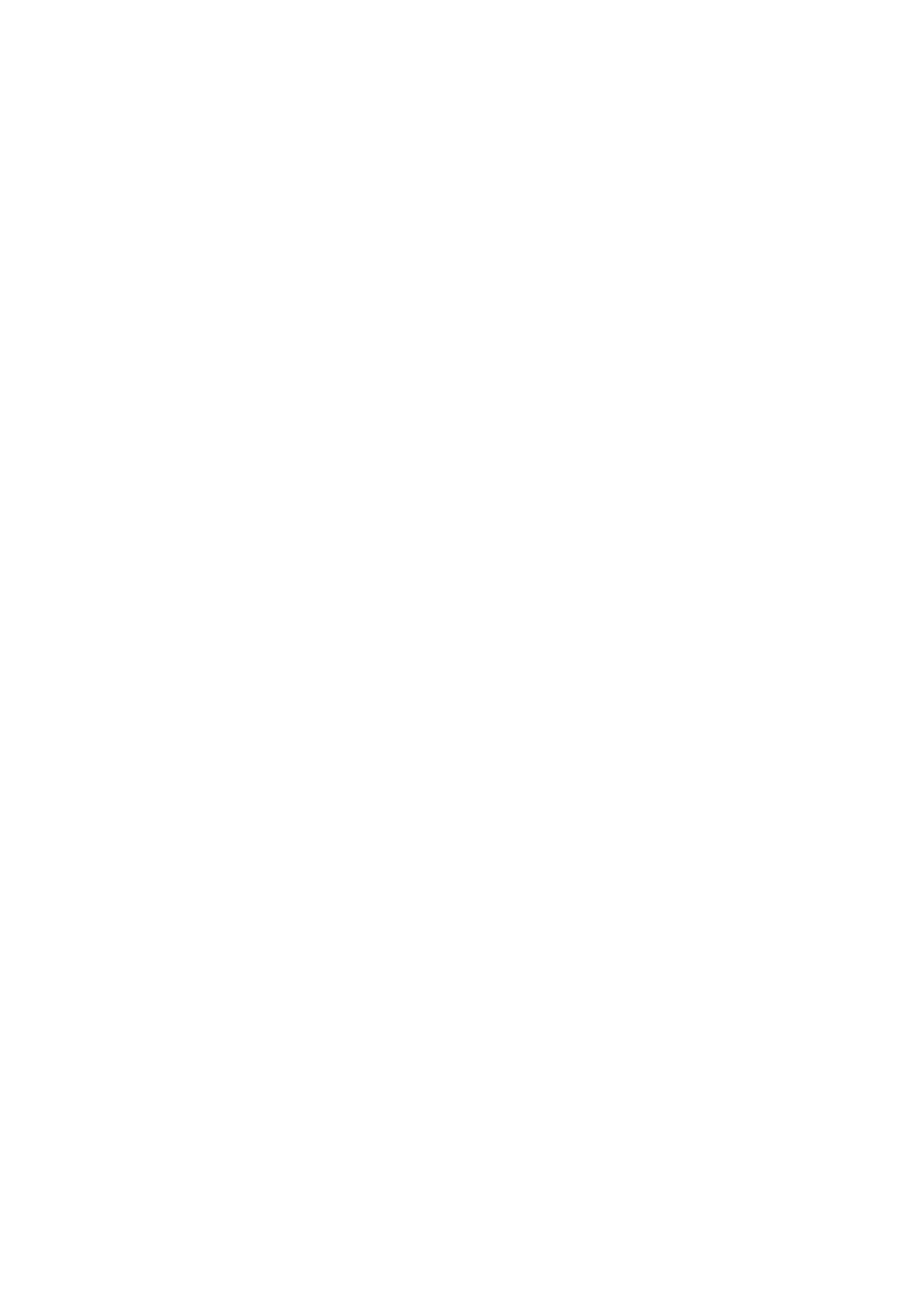## **Question**

(1) a question by Councillor Donald L. Reid to the Leader of the Council in the following terms:

"Beith is often described as the last outpost in North Ayrshire being less than 1 mile from the Renfrewshire border.

The town has suffered disproportionately from the closure of shops and businesses. On 31 January 2021 there were a total of 19 shops and other business premises which had been closed for some time.

It is not without significance that Beith, unlike its near neighbours Dalry and Kilbirnie and other North Ayrshire towns, has no North Ayrshire Council offices, other than the parttime library in Main Street, to help sustain and bolster the local economy.

Although the library is part-time, it is a valued local facility and houses many other voluntary services which benefit the community.

If current plans go through, as seems likely, it looks as if the library will be transferred to Beith Community Centre. Removing this valued modern facility which is disabled-friendly throughout, from Main Street will be another nail in the coffin of Main Street.

The public are very disappointed at the prospect of losing the library, a valued community services from this central location and once again feel forgotten. I certainly don't want our wonderful library building to become No. 20 in shop and business closures in Beith and neither do local residents.

Will the Leader and Cabinet colleagues consider the genuine economic plight of Beith; examine all possible ways of retaining this vital facility as the beating heart of Main Street; in so doing give the people of Beith and District some reassurance that North Ayrshire Council is genuinely listening, caring and responsive to Beith's social problems and the wishes of its people?"

#### **Response**

"It's always helpful to start from the beginning of this long process. The North Ayrshire Federation of Community Organisations (NAFCO) wrote to the Council to request the reestablishment of a joint working to group to consider the future of community facilities given their ongoing concerns about local government funding and that future decisions may be forced upon them without their input. The Cabinet approved that request in February 2018. That short life working group had cross party membership as well as representatives from NAFCO. The working group recommended wider consultation with our communities, including the development of a proposed plan for community facilities. This is the third iteration of that consultation.

The purpose of the consultation is to gather and consider public views on a set of specific proposals which not only reflect the feedback from the previous consultations but seek to build upon the learning and effectiveness of the Covid-19 locality approach and how best to use the assets to support priorities, deliver services and build capacity in our communities beyond the pandemic.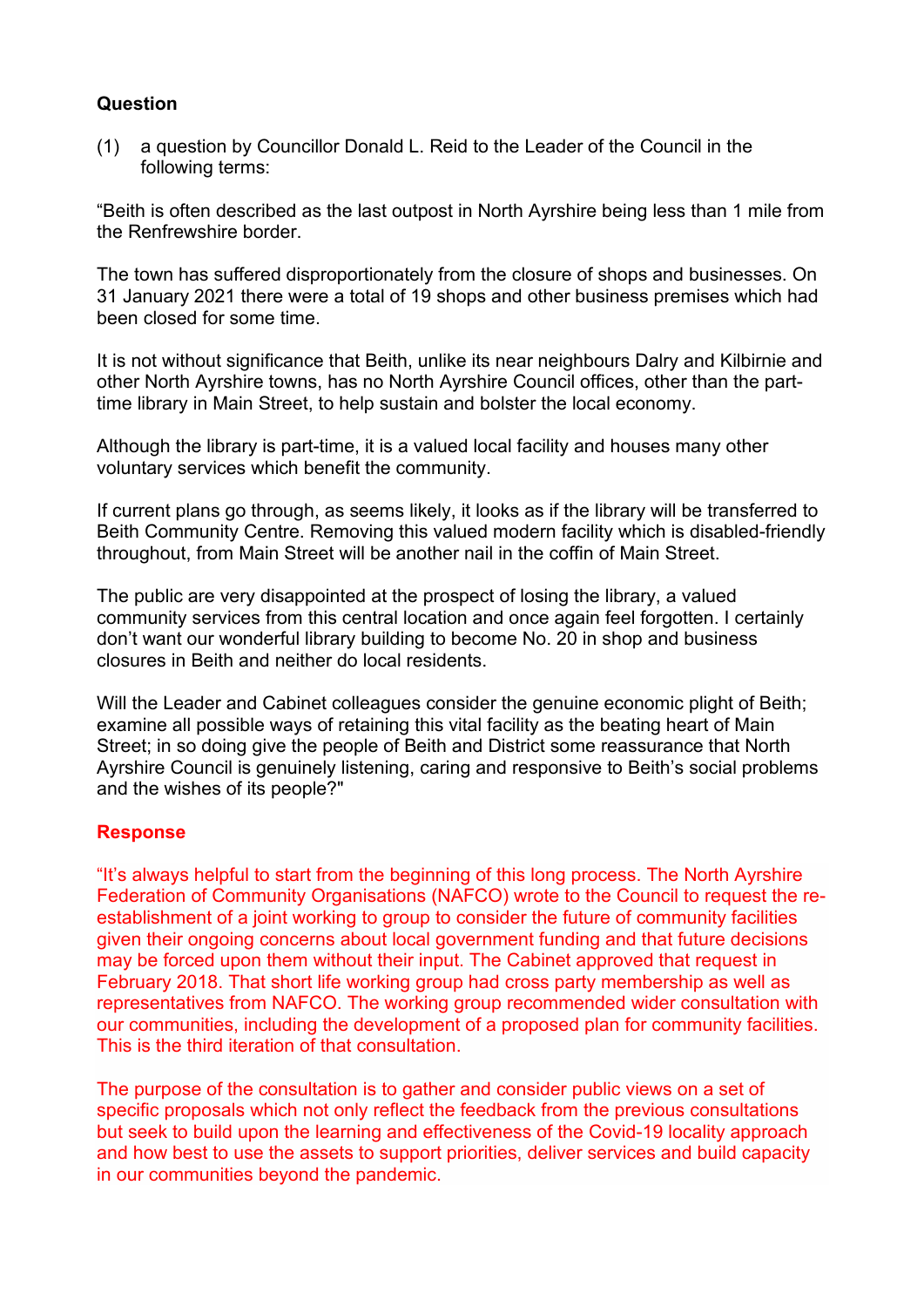It is important to emphasise that no group on this Council, nor individual elected member, has yet voted in favour of a preferred model of delivery for any community facility. Members will also be aware that the recent budget set no financial targets to be delivered through the current consultation. I would strongly urge residents to take part and express their views on their local community facilities. Those views will inform the paper that comes to full Council on the 9<sup>th</sup> June 2021 and it will be for every member of this Council, at that meeting, to make a decision on the outcome of the consultation and the future delivery model for local facilities.

Given the current Covid restrictions we have taken steps to ensure that as many residents as possible can participate in this important consultation. Every household has been notified of it via the recent Council Tax mailing. Members can also encourage constituents to participate in the consultation through the Consul platform <https://nay.communitychoices.scot/> "

# **Question**

(2) a question by Councillor Donald L. Reid to the Cabinet Member for Green New Deal and Sustainability in the following terms:

"Can the Cabinet Member advise of the number of anti-social neighbour issues dealt with by the NAC Anti-social team in: Kilbirnie, Dalry And Beith, during each of the two years viz: 2019 & 2020; also if figures are readily available, how many of the anti-social neighbours were ultimately rehoused elsewhere during that same period."

#### **Response**

| <b>Complaint Type</b>                 | <b>Beith</b><br>2019 | <b>Beith</b><br>2020 | <b>Dalry</b><br>2019 | <b>Dalry</b><br>2020 | <b>Kilbirnie</b><br>2019 | <b>Kilbirnie</b><br>2020 |
|---------------------------------------|----------------------|----------------------|----------------------|----------------------|--------------------------|--------------------------|
| <b>Violence</b>                       | 5                    | 5                    | $\overline{2}$       | 16                   | 11                       | 3                        |
| <b>Excess noise</b>                   | 8                    | 3                    | 7                    | $\overline{2}$       | 3                        | 9                        |
| <b>Threatening behaviour</b>          | 4                    | 6                    | 10                   | 6                    | 12                       | 5                        |
| Harassment (sex/gender)               |                      |                      | 3                    |                      |                          |                          |
| <b>Nuisance</b>                       | $\overline{2}$       | $\overline{2}$       | 1                    |                      |                          | 3                        |
| Neighbour dispute                     |                      | 3                    |                      |                      | $\overline{2}$           |                          |
| <b>Harassment</b><br>(race/Ethnicity) |                      | $\overline{2}$       |                      |                      |                          |                          |
| Vandalism                             |                      |                      |                      |                      |                          |                          |
| <b>Vehicles</b>                       |                      |                      |                      |                      |                          |                          |
| <b>Youth disorder</b>                 |                      |                      |                      |                      |                          | 2                        |
| Harassment (disability)               |                      |                      |                      |                      |                          |                          |
| Substance abuse/dealing               |                      |                      |                      |                      |                          | 2                        |
| <b>Total Complaints</b>               | 20                   | 25                   | 25                   | 28                   | 31                       | 26                       |

""The table below details antisocial behaviour complaints over the last two years broken down by town and complaint type:

The Council will pursue eviction only as a last resort. Our focus remains on prevention and early intervention, working closely with our partners to find a suitable resolution which benefits those experiencing antisocial behaviour and the wider community.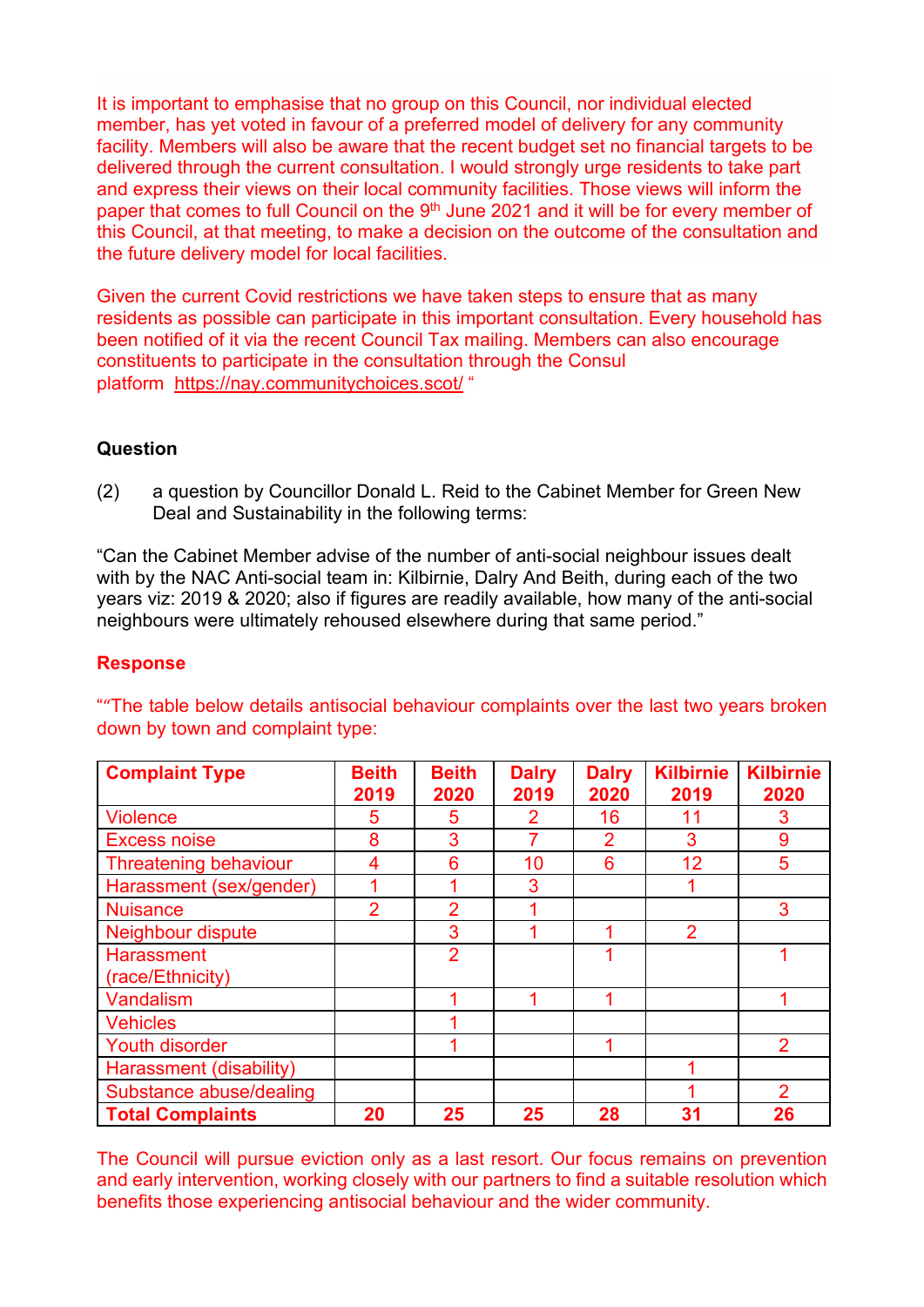During the 2 years detailed above, 11 tenants engaging with the Antisocial Behaviour Team left the area:

- 4 households were moved out of their tenancy for their own safety
- 4 households terminated their tenancy
- 1 tenancy was ended due to imprisonment
- 1 household was moved from their temporary accommodation within the area due to their antisocial behaviour
- 1 tenancy was recovered following the terms of a Short Scottish Secure tenancy agreement as antisocial behaviour did not improve"

#### **Question**

(3) a question by Councillor McNicol to the Leader of the Council in the following terms:

"Will the Leader provide Members with a breakdown of the unitary charge payment of 13,618,155 million pounds in respect of PPP funded schools as agreed in the budget of 2021/22 (the finance lease creditor payment, the finance lease creditor interest, the lifecycle maintenance profile, the contingent rentals and the cost of services)?

Will he also inform Members of the Lease interest as a percentage of the total unitary charge?"

#### **Response**

"The full PPP budget breakdown for 2021-22 includes the following:-

| <b>Total</b>                      | 13,618,155 |
|-----------------------------------|------------|
| <b>Operating costs / Services</b> | 5,310,980  |
| <b>Contingent rentals</b>         | 1,245,327  |
| Lifecycle maintenance profile     | 1,196,220  |
| Finance lease creditor interest   | 3,929,585  |
| Finance lease creditor repayment  | 1.936,043  |

The Finance Lease Creditor Interest as a percentage of total unitary charge is 28.9%."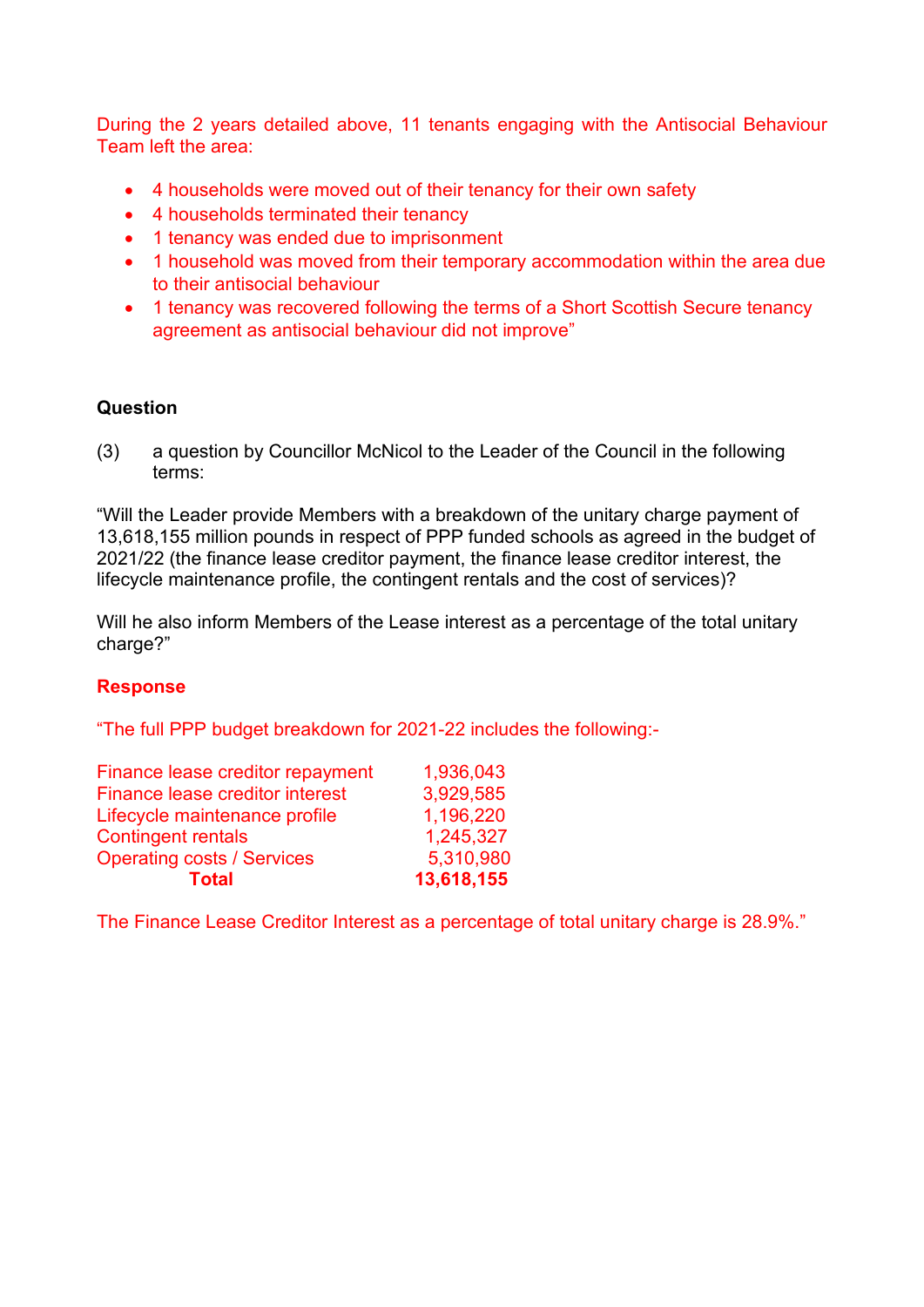# **Question**

(4) a question by Councillor Marshall to the Cabinet Member for Education in the following terms:

"Pupil Equity Funding has provided targeted support for children and young people affected by poverty to achieve their full potential. North Ayrshire Council has received Pupil Equity Funding (PEF) for five years from 2017 at approximately £4.5m per year and as a result has managed in some instances to reduce the Attainment Gap between pupils in SIMD 1&2 and SIMD 3-10. A welcome initiative.

Given that this Academic year has been a lost year of schooling:

- a. what proposals does the Portfolioholder have to ensure that the gains achieved by PEF are not lost for pupils in SIMD 1&2; and
- b. what measures will be put in place to reverse the decline in standards of literacy and numeracy for all pupils."

# **Response**

#### "An unprecedented year in education

During the past year, our teachers, support staff and pupils have worked hard to make a success of remote learning, including the distribution of digital devices, connectivity solutions and the development of resources.

Education Recovery Plans were welcomed by Cabinet and these detailed the extensive and comprehensive remote and blended learning measures put in place by our staff to ensure that there was no "lost year of schooling" for pupils in North Ayrshire.

During the remote learning period from January, there was a balance of live learning, independent activities and pre-recorded lessons, including activities which encouraged learning to take place outdoors. Engagement levels were monitored by individual schools and additional supports were put in place for those young people who had been making the least progress in their learning, for whatever reason.

Throughout the pandemic, the Education Service has maintained a clear focus on health and wellbeing as a key priority and has continued to develop resilience in learners to enable learners to engage with learning in this year's challenging circumstances.

We acknowledge that the disruption to the academic year is likely to have an impact on learner outcomes for some more than others, and the service has considered how to support schools to target specific groups and individuals in the months ahead to maximise opportunities for learning and progress.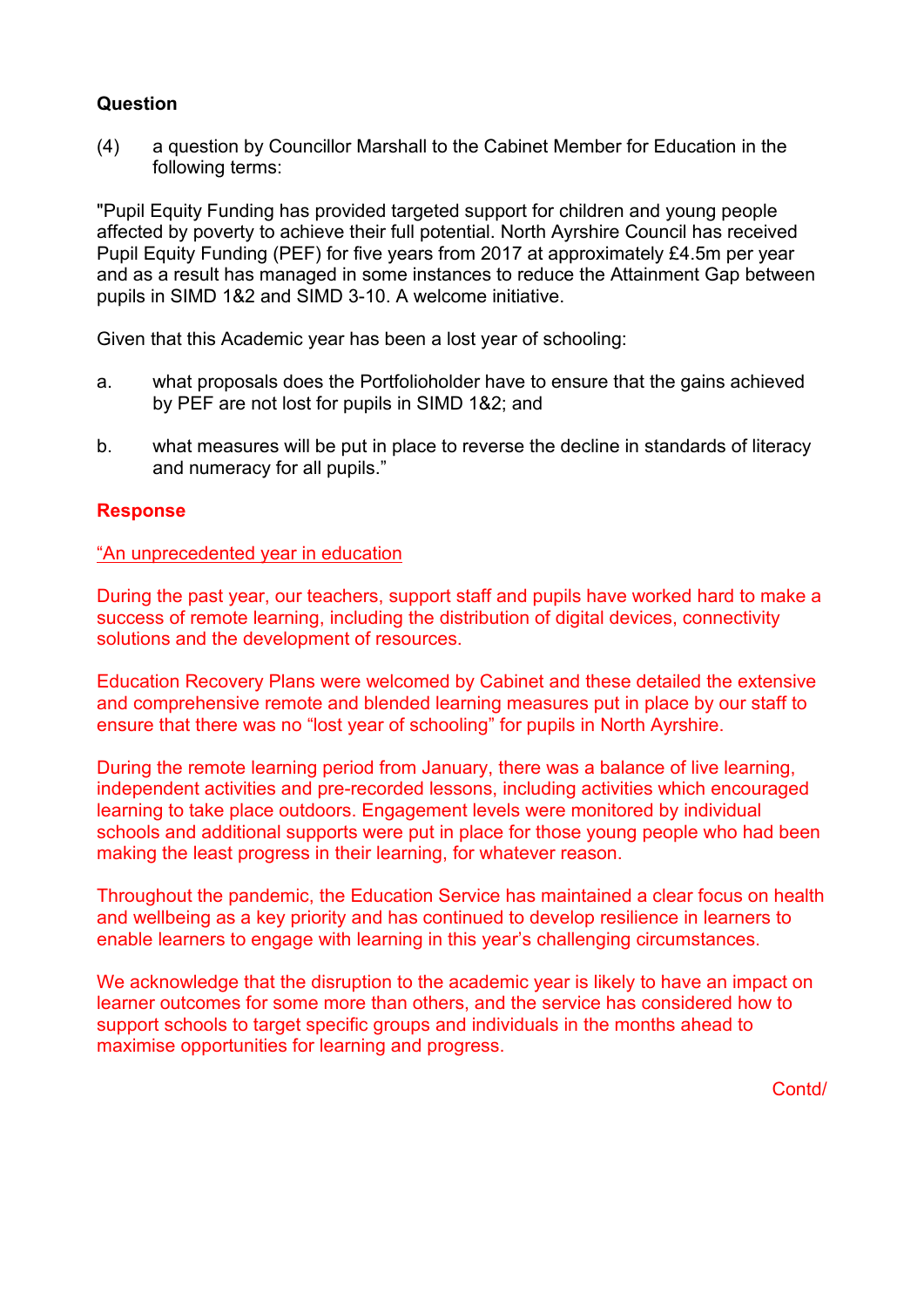## **Part A: Ongoing focus for PEF Resource**

Members will recall that a paper was presented to Cabinet on Tuesday 23 March which gave details of the innovative and creative ways that schools had used Pupil Equity Funding (PEF) this year in particular to meet the wide range of specific additional challenges presented by the pandemic. Head Teachers have reconsidered budget expenditure due to the Covid-19 pandemic and have redirected budgets during the current financial year to such areas as:

- Outdoor learning to promote health and wellbeing.
- Support to children and young people on remote learning.
- Additional resources to support home learning.
- Purchase of digital software and IT equipment.
- Online activities and personalised support for the most vulnerable.
- Targeted interventions for Primary 1-3 in response to poor engagement with remote learning.
- Practical science resources to enable more focus on health and wellbeing.
- Purchase of e-Books.

The Education Service has had a significant focus on reducing the poverty-related attainment gap since the Attainment Scotland Fund was introduced a number of years ago. The Service has recently produced its draft improvement plan for next year, which has a continued focus on the important twin priorities of improving attainment for all as well as further reducing the poverty-related attainment gap.

Priority 2 of the Education Service Improvement Plan for session 2021-22 outlines our key areas of focus in this regard. Further detail about the specific improvement activities under each action will be published in the coming weeks, following a full consultation and engagement phase across the Service.

The economic impact of Covid-19 is likely to increase levels of inequality experienced by children and young people. Those children and young people affected by poverty and deprivation will require a whole systems approach to ensure they achieve positive outcomes. We recognise that inequalities must be addressed and that services across the council and other partners all have a role to play.

#### Part B: Attainment in Literacy and Numeracy

A fuller picture of local literacy and numeracy performance will be presented in a Cabinet report in May 2021. However, in summary, literacy and numeracy levels continue to follow a positive trend for all learners in North Ayrshire, both at SCQF Level 4 and SCQF Level 5, the two national benchmarks for school leavers.

Equally, achievement of Curriculum for Excellence Levels shows that the proportion of younger learners in our primary and secondary schools who achieved the expected level in literacy and numeracy has increased for all learners in North Ayrshire since this measure was introduced in 2016.

In North Ayrshire, we therefore do not recognise the decline in standards described in the question.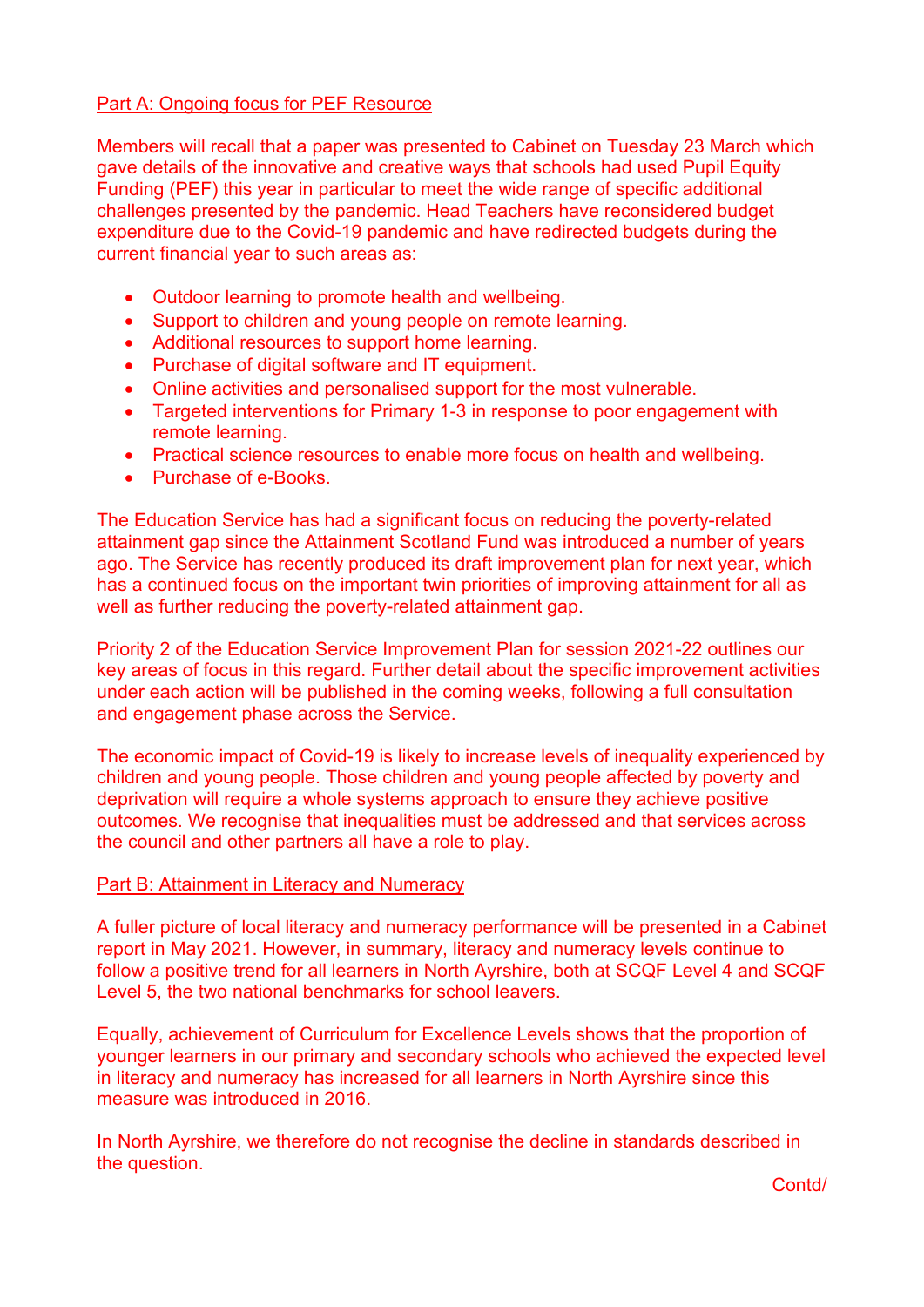Nevertheless, in recognition of the specific challenges the pandemic has presented for some learners, a range of additional measures will be put in place to enable schools to provide further targeted support to maximise progress in the months ahead for those who need it most. This support will be across all curricular areas as required, including literacy and numeracy. Support strategies may involve, for example, the provision of temporary additional staffing to facilitate small group work, extra tuition etc. but these strategies will be tailored to the individual needs of the learners and their local context."

# **Question**

(5) a question by Councillor Murdoch to the Chair of the Planning Committee in the following terms:

"Can the Chair of Planning please explain why the planning permission for the Caisson Gates, Jetty Extension and Decommissioning Site at Hunterston Parc are not Null and Void?"

#### **Response**

"Section 237 of the Town and Country Planning (Scotland Act 1997 provides that unless planning decisions are challenged within 6 weeks in the Court of Session, they shall not be questioned in any legal proceedings whatsoever. The current planning permissions for Hunterston have not been the subject of any challenge in court, let alone a successful one. Therefore, they are valid."

#### **Question**

(6) a question by Councillor Murdoch to the Leader of the Council in the following terms:

"What have North Ayrshire Council done to improve and protect the environment since declaring a Climate Change Emergency?"

#### **Response**

"The Council's Environmental Sustainability and Climate Change Strategy 2017-20 set a target to reduce both Council estate and area wide emissions by 40% by 2030 (against a baseline year of 2005/06). The Council surpassed this target, achieving 40% across the Council estate by 2018/19, and 41% area wide.

Since declaring a Climate Emergency in June 2019 and committing to achieve net-zero carbon emissions by 2030, the Council has continued to significantly reduce carbon emissions, achieving a 44.6% reduction by 2019/20.

An annual reduction of between 7-8% has been achieved since 2016, with the 2020/21 figures so far heading in the same direction, despite the challenges faced by the COVID-19 pandemic.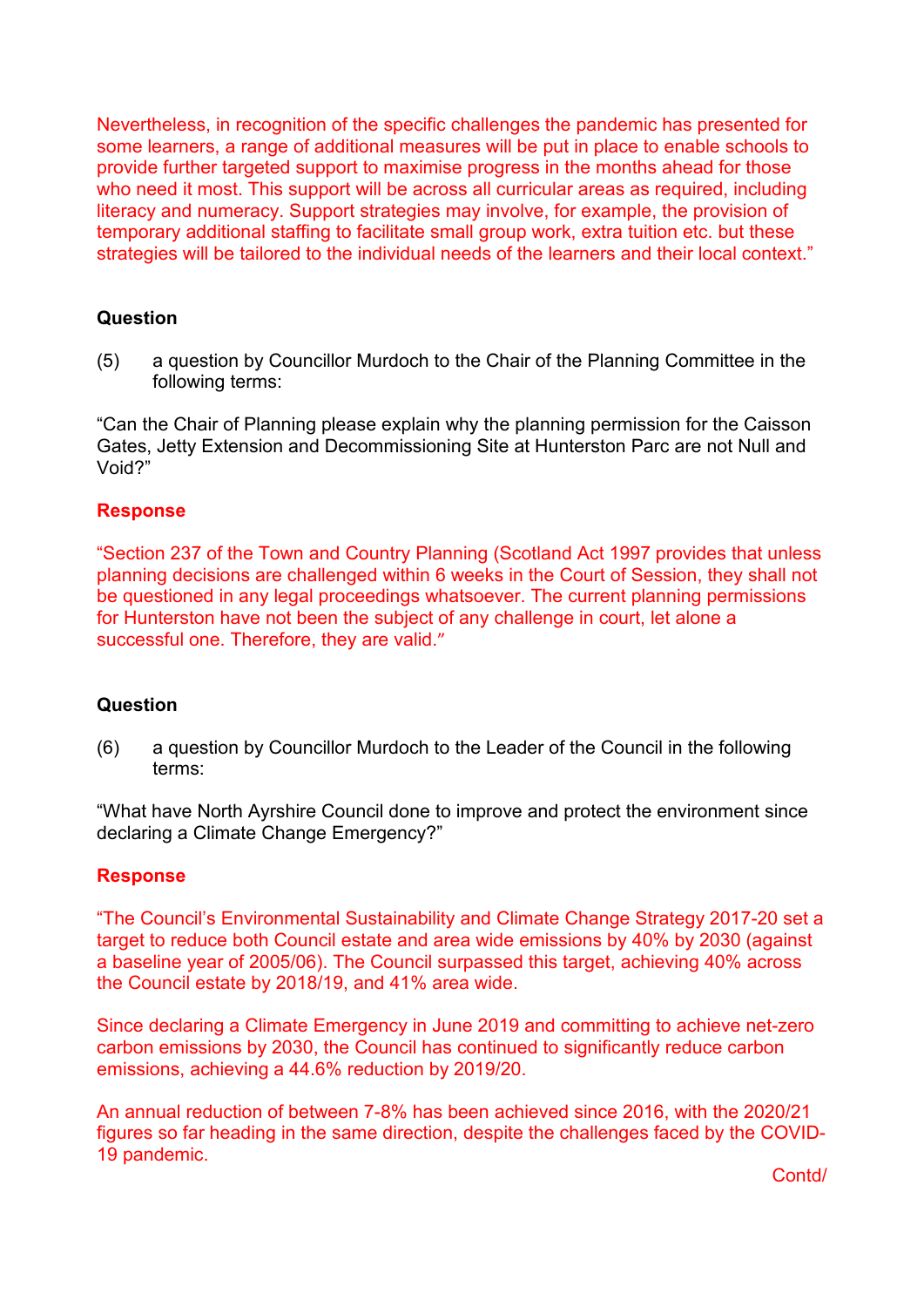The impact of COVID-19: some carbon reduction projects have paused following government guidelines, for example the Energy Efficient Scotland: Area Based Scheme (EES:ABS) to install external wall insulation on domestic properties; the installation of solar photovoltaic (PV) on domestic roofs; and energy saving heat control measures in public buildings (due to the requirement for natural ventilation in occupied spaces).

However, **since declaring a Climate Emergency in June 2019, significant progress has been made on our journey to net-zero carbon**, with the third Environmental Sustainability and Climate Change Strategy under preparation for Cabinet consideration in June 2021.

Some key highlights are provided below:

# **Affordable Warmth**

- − We have successfully secured approximately £10.5million of funding to provide **external wall insulation (EWI), and have installed EWI on 441 properties since 2019 (worth £3m)** through the Home Energy Efficiency Programme: Area Based Scheme to reduce heat loss and subsequent heating requirements.
- − **Installation of** our **first low carbon heat networks** fuelled by biomass boilers during the redevelopment of two sheltered housing units in Dalry and Stevenston.
- − **Installation of solar PV panels on the roofs of 290 Council houses,** saving tenants on average £188 per year which puts us well on the way to reach our target of 500 homes which will be achieved by March 2022.
- − In December 2020 the Council approved the HRA Capital Investment Programme of £109.756m for 2021/22, which includes **£5m investment in regeneration projects and sustainability measures, to reduce fuel poverty**.

#### **Green Economy**

- − In recognising the need to continually tackle climate change, and to achieve the ambitious target of becoming net-zero carbon emissions by 2030, the Council dedicated an **£8.8m Investment Fund** at its budget setting meeting in 2020 to support climate change, sustainable infrastructure investment and Community Wealth Building. Part of this investment **(£500,000) was specifically allocated to tree planting in order to remove carbon emissions from the atmosphere.**
- − The Investment Fund was recently increased to £10.2m in total at the Council's budget setting meeting earlier this month.
- − In September 2020 the Cabinet approved an Economic Recovery and Renewal Approach to build back better, fairer and greener. The approach is based on the foundation of the Community Wealth Building approach and **sets out a Local Green New Deal.**
- − The Cabinet also recently approved an ambitious five-year Regeneration Delivery Plan which sets out plans to **deliver physical regeneration** and regenerate strategic regeneration sites and places by working together with our communities.
- − In February 2021, plans for a **£500,000 Green Jobs Fund were approved.** This innovative Fund has been set up to support economic recovery and tackle climate change as part of the Council's Green New Deal.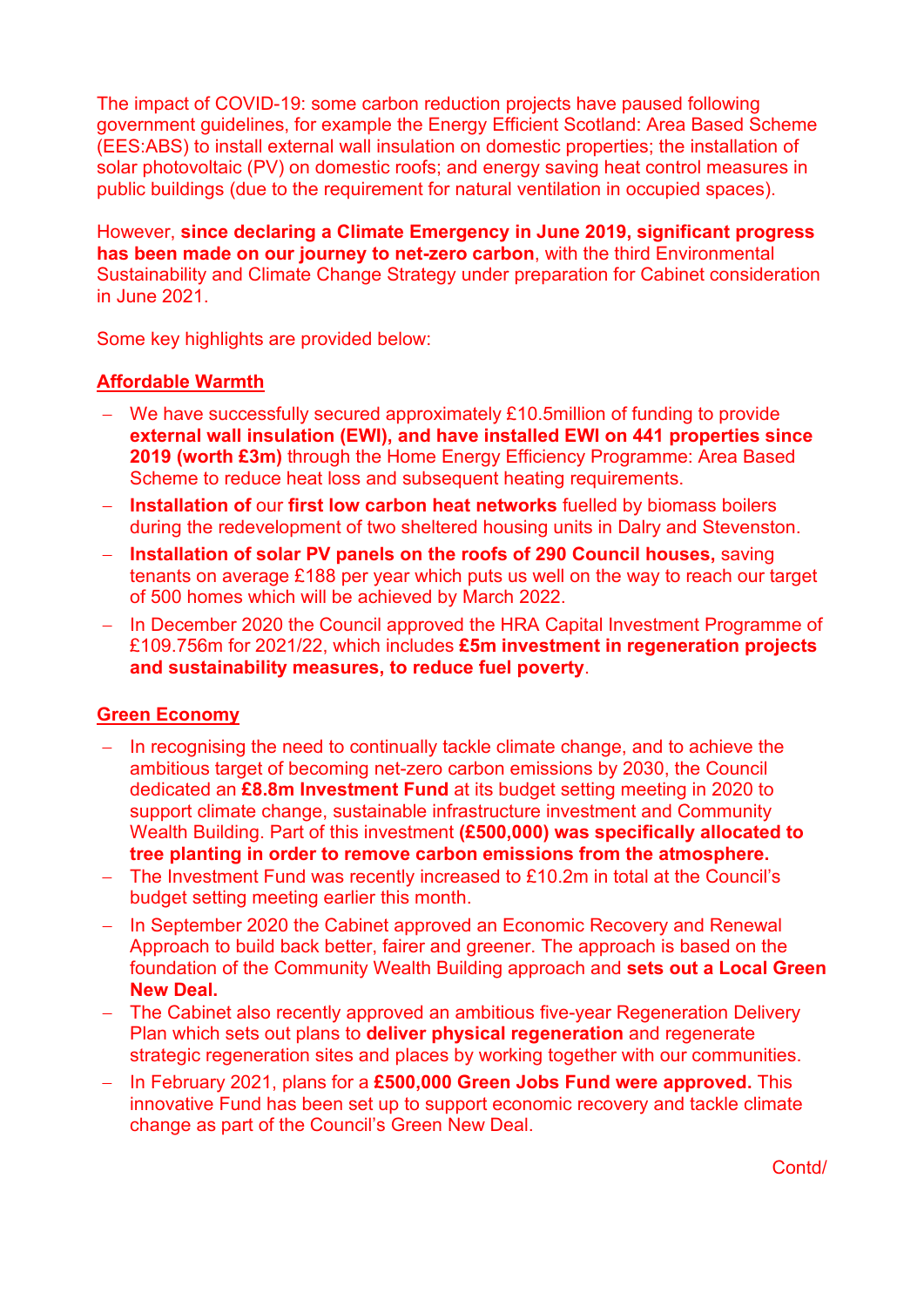# **Transport and Travel**

- − **81 vehicles** (over 13%) within the Council fleet have been replaced by **modern fuel-efficient vehicles since June 2019**
- − The **EV fleet** currently consists of **22 vehicles,** which is 3.74% of the fleet. This will be increased by an additional 11 vehicles in Q1 of 21/22, increasing our overall EVs to over 5% of the current fleet and rising.
- − Around 12% of total mileage in our successful **CarClub pool car scheme** has been travelled in EVs
- − Installing a **46 of publicly accessible electric vehicle charge points** to support and encourage the uptake of electric vehicles across North Ayrshire.

# **Natural Environment**

- − **The Local Biodiversity Action Plan (LBAP) 2019-2031 has been published** online and contains a range of actions under the following six key priorities
	- 1. Ecosystem restoration
	- 2. Investment in natural capital
	- 3. Quality green space for health and education benefits
	- 4. Conserving wildlife in Scotland
	- 5. Sustainable management of land and freshwater
	- 6. Sustainable management of marine and coastal ecosystems.
- − The introduction of **relaxed grass cutting initiative** in Streetscene **to promote biodiversity and reduce the associated operational carbon emissions**, following a participatory budget engagement exercise with our communities
- − Partnership work through the Garnock Connections (GC) a Landscape Partnership Scheme (LPS): **The Garnock's Buzzing project** has **created wildflower meadows, planted pollinator friendly trees and established bee banks at community sites**. This project continues to successfully involve the community through pollinator identification events, ecological surveys, and raising awareness of the importance of supporting and enhancing biodiversity in North Ayrshire.
- − Other projects include the formation of a **Green Network Training Programme in partnership** with East Ayrshire Woodlands and Forestry Commission Scotland to deliver environmental improvements. This has provided 6-month placements and vocational and practical training to local young unemployed people whilst delivering a range of projects including new paths, woodland management and wildflower planting.

# **Sustainable Operations**

#### **Renewable Energy**

− In January 2021, **Cabinet approved proposals for the development of a solar PV farm on Nethermains former landfill site** which will require an estimated total investment of £6.768m, with an anticipated annual reduction in CO2 emissions of 501 tonnes per year.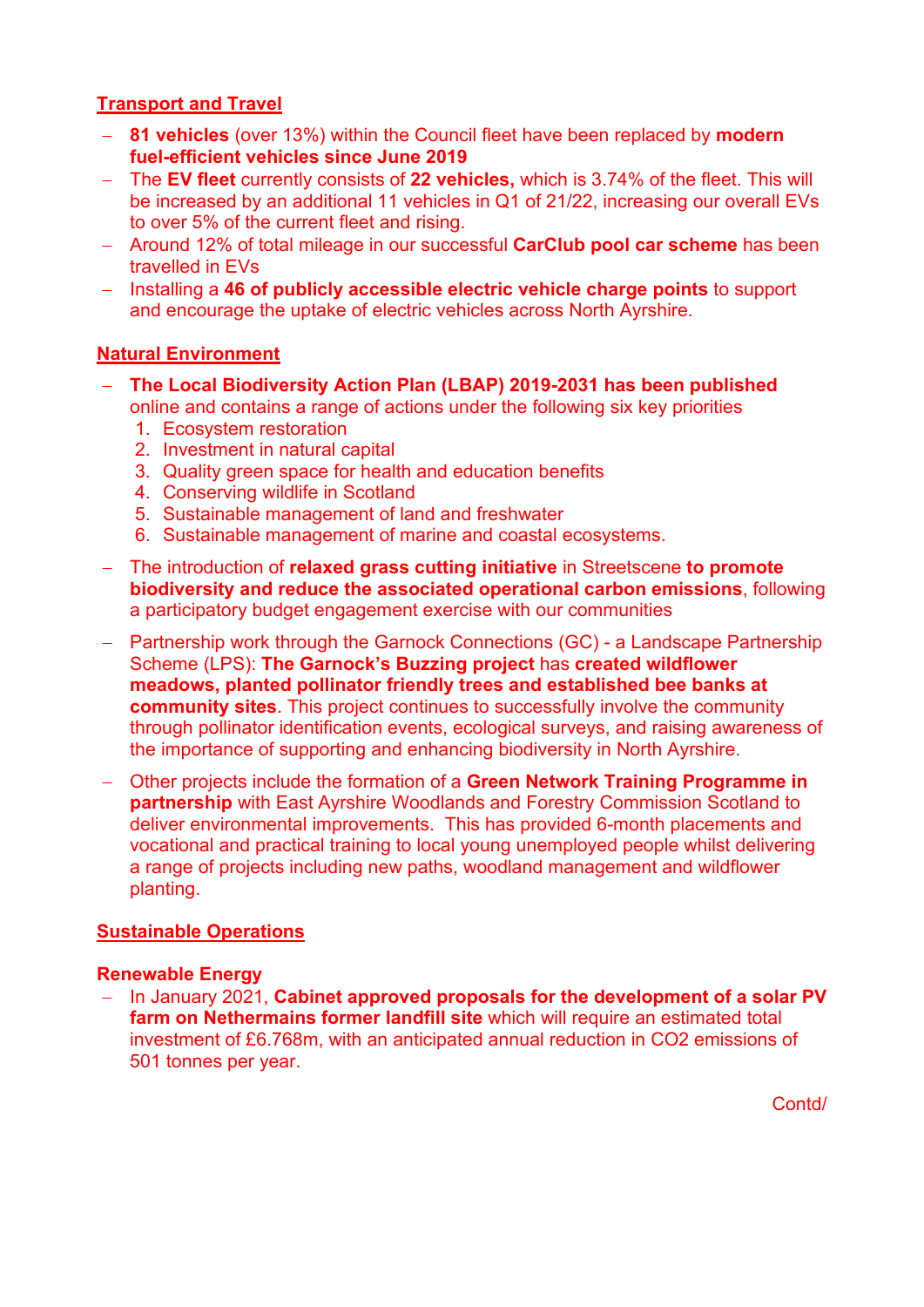# **Waste management**

- − Household **waste recycling performance increased** from 54.6% to **56.3%** for the 2019 calendar year
- − Ongoing promotions to encourage participation in our newly enhanced waste and recycling system through 'Right Stuff Right Bin' **waste awareness campaigns**
- − **Introduced a free 'birth-to-potty' reusable real nappy scheme in October 2019** to reduce and divert additional waste from landfill
- − **Commenced the Clyde Valley Residual Waste Partnership Contract in January 2020**, diverting grey bin waste from landfill and recovering additional recyclables and creating sustainable energy through an energy-from-waste facility

# **Lighting**

- − The Council has approved an **additional programme of LED replacement** to be implemented over 2021/22 for previous white light sources that are now within cost effective scope for replacement. This represents an **annual reduction** in energy demand of 46% and of **259 tonnes of CO2** across the 4,500 units in scope.
- − Further benefits in reduced emissions resulting from fewer unplanned repairs activities due to longer life LEDs

# **Non – Domestic buildings**

− Investing nearly **£1m in energy efficiency measures** such as boiler replacement, LED lighting and enhanced controls to **non-domestic properties** through the Non-Domestic Energy Efficiency framework.

# **Carbon Absorption**

− Recognising the vitally important role of trees in tackling climate change, in March 2020 North Ayrshire Council **dedicated £500,000 of resource to tree planting.** This project is progressing and currently work in identifying available land with suitable soil types, the most appropriate tree species to plant, and partnership opportunities. Work has commenced in the implementation of a tree planting strategy to **plant 108,000 trees** in collaboration with community groups, which will absorb carbon emissions, as well as creating job and training opportunities for young people and aligning with Community Wealth Building objectives.

# **Climate Change Adaptation**

In October 2019, an Elected Members' event was held to highlight the value of adapting to the impacts of climate change. The event, facilitated by Adaptation Scotland, focussed on how climate impacts are affecting North Ayrshire communities, and how to identity local priorities. It was recognised that by taking a strong, proactive approach we will ensure that vital public assets, infrastructure and services are fit for current and future generations and able to deliver positive outcomes across North Ayrshire.

− **Our flood protection schemes** are designed to protect our environment and communities against climate change. **We are at the construction stage with our £18.5m Upper Garnock Valley Flood Protection Scheme**; and expect to be on site next year with our **£27m Millport Flood Protection Scheme**. Further schemes are in development."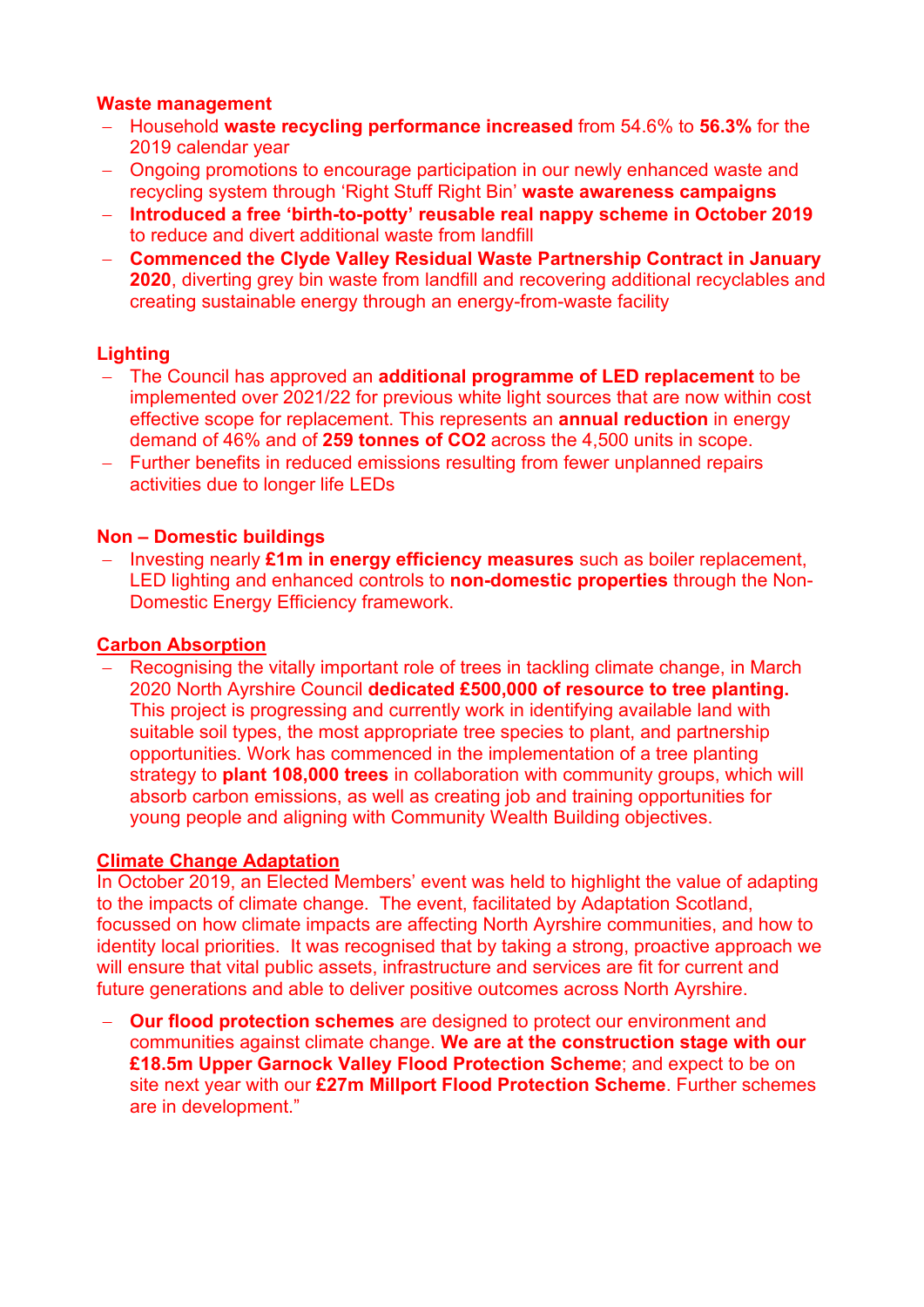(7) a question by Billings to the Cabinet Members for Health and Social Care in the following terms:

"At the meeting of the full council on 4th March 2021 I proposed that £285,000 was passed to the North Ayrshire's Health and Social Care Partnership to enable them to establish a community based mental health initiative specifically to address the rise in mental health issues due to the Covid restrictions. However, my proposal was not supported and the money was allocated to the Investment Fund for some as yet undefined future project. At last week's meeting of North Ayrshire's Integration Joint Board we agreed the HSCP budget for the coming year. It was clear that the HSCP is very tight for money and will be using over £1million of its reserves to balance its budget, and it was clear that there was no spare money to bring forward a community-wide mental health initiative. Does the Member now regret his decision not to support the HSCP to develop its community mental health service that would address our current health crisis?"

# **Response**

"I would like to thank Cllr Billings for making the exact same point in his question that I made at the budget meeting regarding this year's underspend in the HSCP.

Cllr Billings keeps misrepresenting the financial position of the partnership for reasons I don't understand. For the avoidance of doubt and to ensure all Members are aware I will set out the decision we made unanimously as an IJB at our budget meeting earlier this month.

There is a projected underspend of £3.497m during 2020-21 which will be carried forward in the general fund reserve of the IJB, it is proposed that £1.116m of this balance is earmarked to achieve a balanced budget for the IJB for 2021-22 on a nonrecurring basis. £500k will be used as a challenge fund to assist with driving forward our transformation and change agenda. For the first time since integration was introduced the North Ayrshire HSCP can put £1.881m into our reserves which is 0.7% of our budget. We also paid back £1.484m of the debt to the council as agreed.

Members will be aware the NAHSCP has responsibility for the delivery and co-ordination of Mental Health services across Ayrshire and Arran, North Ayrshire HSCP have submitted a Pan-Ayrshire Plan for Mental Health service recovery for 2021-22 as part of the Health Board's re-mobilisation plan which was submitted to the Scottish Government at the end of February. This plan outlines areas of recovery including inpatient wards, CAMHS and our community mental health services and seeks funding of £1.9m across Ayrshire and Arran. The Scottish Government have not confirmed an allocation of funding yet in line with the mobilisation plan submission. The Government have announced a Mental Health Recovery and Renewal Fund of £120m as part of the budget plans for 2021-22, this will be focussed on 4 key areas – CAMHS improvement to meet the requirements of the service specification, CAMHS and Psychological Therapies waiting lists, Primary Care to expand on multi-disciplinary MH teams in GP clusters and Community services to build on an expansion of community support services. The headline areas for investment from this fund were provided only last week and we are currently awaiting further information and clarity on funding and priorities in due course.